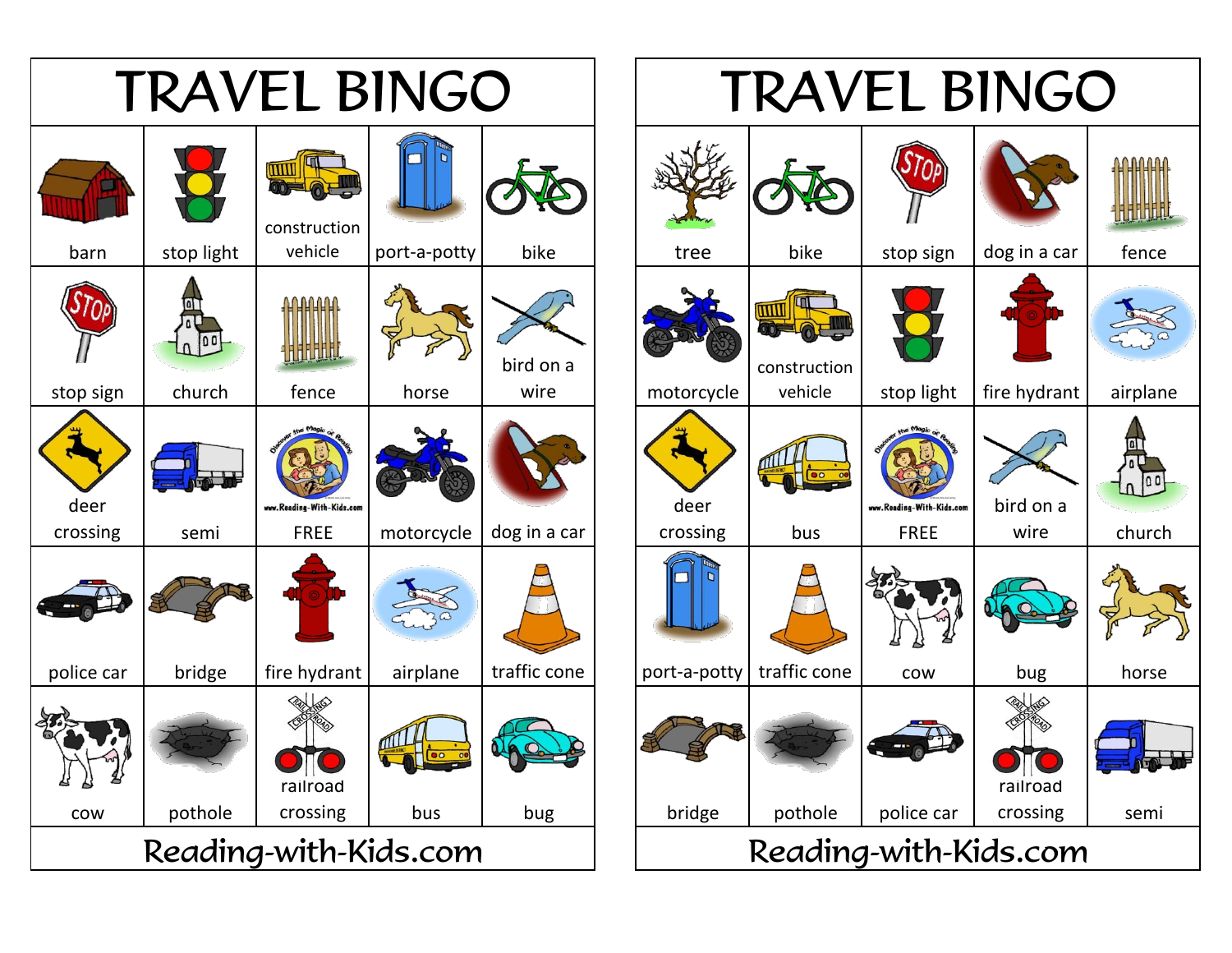

## TRAVEL BINGO **TITTIII** construction vehicle | police car | pothole | motorcycle bird on a wire | church | traffic cone | fire hydrant www.Reading-With-Kids.com crossing | cow | | bus | bridge | FREE | bike | bug deer crossing  $\vert$  dog in a car **HITUTILIL** railroad crossing | fence | airplane | barn Reading-with-Kids.com